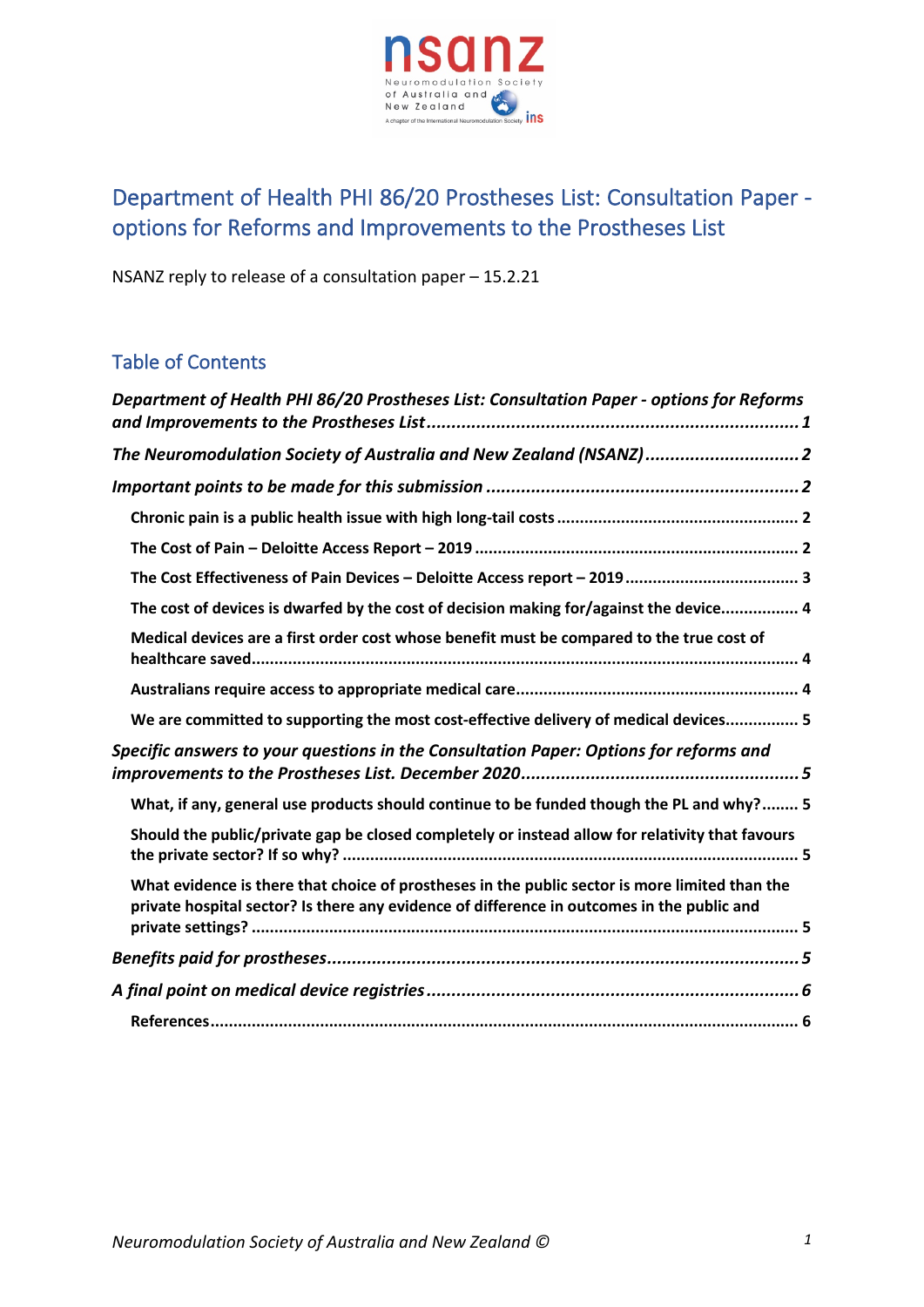

# The Neuromodulation Society of Australia and New Zealand (NSANZ)

NSANZ is a not-for-profit medical society [1] aimed at;

- Raising awareness of neuromodulation,
- Promoting knowledge and understanding of neuromodulation
- Promoting the safe and professional practice of neuromodulation
- Promoting, assisting and encouraging research into the field of neuromodulation

Implantable devices are used for defined medical conditions include pain, functional neurological pelvic disorders like incontinence and movement disorders like Parkinson's disease. These therapies have been defined and studied and when used appropriately for the correct indication can be lifesaving.

## Important points to be made for this submission

- 1) It is disappointing that this consultation paper seeks to present the current arrangements regarding prostheses benefit setting in such a negative way, particularly given the role that the prosthesis listing has to ensure access for patients and clinicians choice when it comes to access medical technology in the private sector.
- 2) We understand the need to reduce cost pressures on the private health insurers, but this must *not* be at the expense of patients not receiving a defined therapy that is indicated and that they require. We will provide an argument as such below.
- 3) We request a representative of our society be included in the discussions moving forward on this consultative process with the aim of providing this cost-effective therapy for those that need it most and to avoid unnecessary patient suffering and an ongoing burden to the community.

#### Chronic pain is a public health issue with high long-tail costs

Pain Australia along with key stakeholders developed the National Pain Strategy in 2010 [2]. Key points were that chronic pain affected up to 20% of adults in Australia, with this condition not being recognised as a public health issue, which it most definitely is.

Up to 80% of these people in pain do not receive the therapy they require with waiting times of over one year to see a specialist.

In 2010, chronic pain costs \$34 billion per annum and was our nation's third most costly health problem. Persistent pain leads to poor productivity at work, which frequently leads to unemployment and impoverishment, all of which are difficult to quantify.

#### The Cost of Pain – Deloitte Access Report – 2019

In 2019 Deloitte Access economics published the Cost of Pain Report [3], the figures of which are staggering.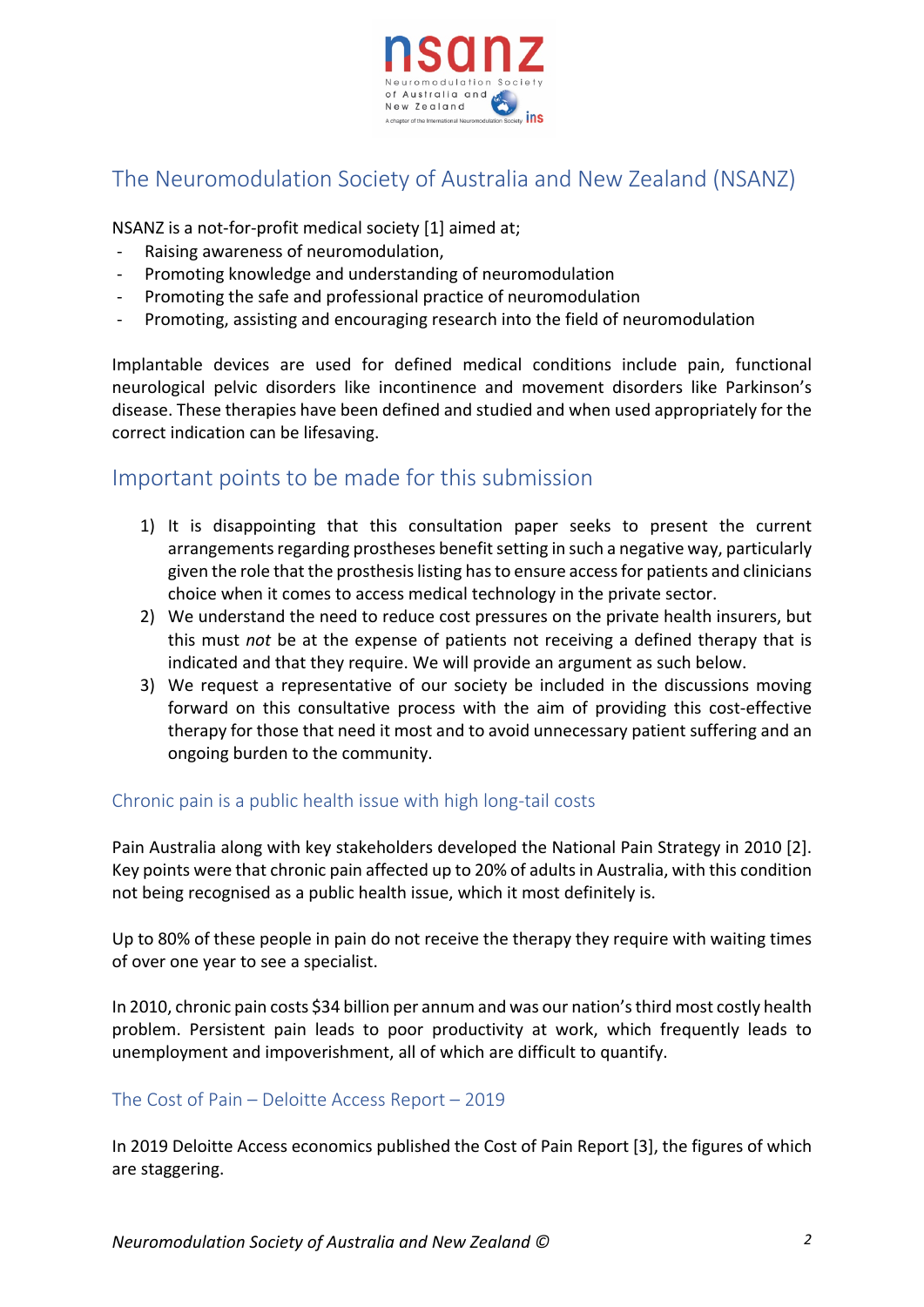

Key take home messages are as follows:

- 3.24 million Australians were living with chronic pain in 2018. 53.8% are women and 68.3% are of working age.
- For the majority (56%) of Australians living with chronic pain, their pain restricts what activities they are able to undertake.
- The total financial cost of chronic pain in Australia in 2018 was estimated to be \$73.2 billion, comprising \$12.2 billion in health system costs, \$48.3 billion in productivity losses, and \$12.7 billion in other financial costs, such as informal care, aids and modifications and deadweight losses. The cost of pain has now doubled from the proposed cost of pain in 2010 which was \$34 billion, to \$73.2 billion per annum.
- People with chronic pain also experience a substantial reduction in their quality of life, valued at an additional \$66.1 billion. This reduction in quality-of-life cost needs to be considered.
- The costs of chronic pain are expected to increase from \$139.3 billion in 2018 to \$215.6 billion by 2050 in real 2017-18 dollars

What this shows is that the long-tail cost of chronic pain is extensive. The unmeasured costs on productivity and quality of life is massive.

The way to negate these costs is using an extension of best practice care for Australian patients which could lead to substantial savings and better health outcomes, and overall provide savings to the government and the economy.

### The Cost Effectiveness of Pain Devices – Deloitte Access report – 2019

In 2019 Deloitte Access published a report on the cost effectiveness of pain devices [4].

The conclusion was the chronic conditions of Failed Back Surgery Syndrome (FBSS), now called Persistent Spinal Pain Syndrome (PSPS) [5], complex regional pain syndrome (CRPS) and intractable cancer pain impose a substantial burden upon the affected population.

Spinal cord stimulation devices can provide significant pain relief to FBSS and CRPS patients who would otherwise be subject to conventional treatments with a lower probability of successful pain relief. With newer devices and stimulation techniques the cost effectiveness ratios of these devices are likely to improve beyond the estimations in that report.

Moreover, the savings from these devices (for FBSS and CRPS) are likely to be magnified over time given the rising prevalence of chronic pain in Australia.

Best practice care would include appropriate and safe use of neuromodulation devices in carefully selected individuals.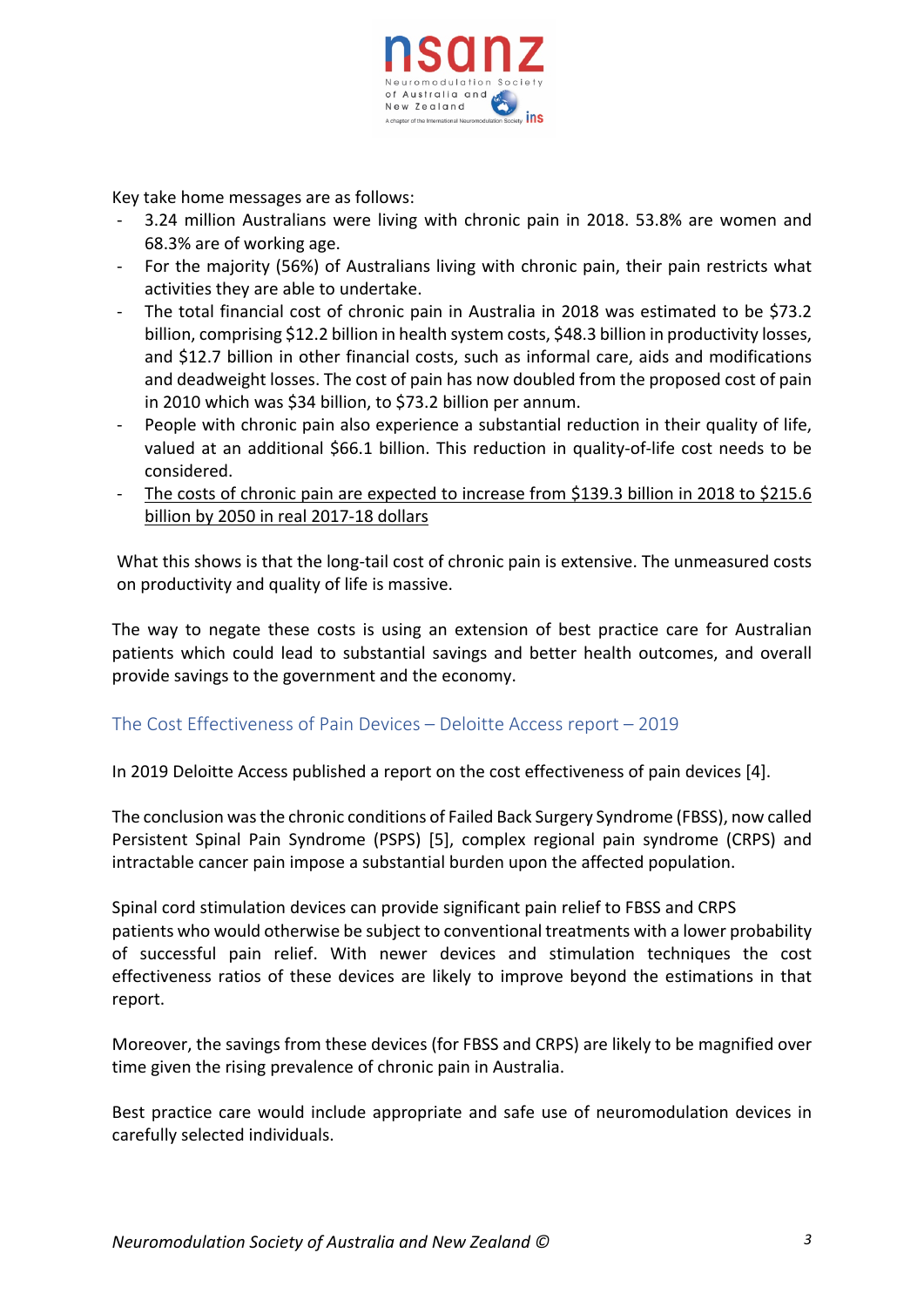

### The cost of devices is dwarfed by the cost of decision making for/against the device

The cost of prostheses is dwarfed by the cost of decision making for/against the implant of a prosthesis meaning a patient where a medical device is indicated but who doesn't receive one will generate massive costs to the healthcare system and economy. And similarly, a patient who gets one inappropriately, will generate massive costs to the healthcare system and economy.

Hence the key to cost saving is not in saving the cost of the prosthesis *but* in ensuring there are appropriate mechanisms to monitoring the patient selection and audit system to ensure the right patients get the right device for the correct medical indication.

This could be done with rigorous policies and guidelines on appropriate patient selection, patient preparation, device selection, implantation by experienced practitioners and rigorous follow-up and ongoing therapy. These devices must be used in a predefined multidisciplinary environment.

### Medical devices are a first order cost whose benefit must be compared to the true cost of healthcare saved

Medical device costs are a first order cost meaning they are a primary process and cost that is observed, whereas the true cost that needs to be considered is the cost of health care saved, when these devices are used and as a result of a successful medical device implant. The costs saved include multiple medications, opioids are usually weaned and stopped because of these implantable pain devices, ongoing multiple surgeries such as spinal surgeries and joint revisions, QoL improvement, work productivity costs.

Note the cost in lost quality of life from the above Deloitte report can be upwards of \$66 billion per annum [4].

It is these secondary costs that must be incorporated in any decision-making algorithms for medical devices.

#### Australians require access to appropriate medical care

It is paramount and a moral obligation that Australian patients who are taxpayers and fund these systems are allowed continued access to medical care and have the opportunity to receive the most appropriate and advanced medical devices for their conditions. To be deprived of these therapies for the sole purpose of ensuring shareholder returns for a very small group of health insurance companies is an abrogation of what Australia and Australian's stand for in terms of access to equitable healthcare.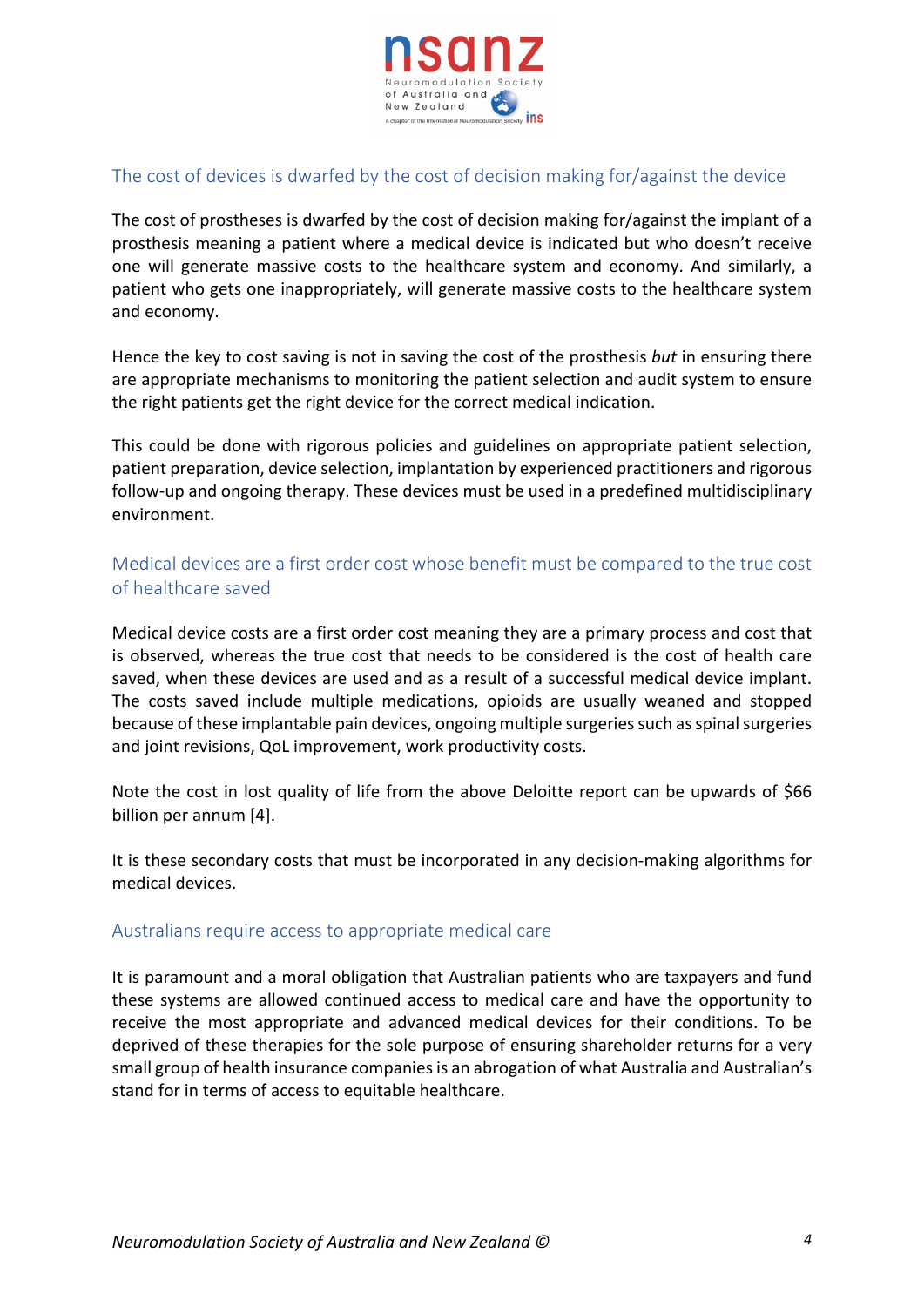

#### We are committed to supporting the most cost-effective delivery of medical devices

Medical societies in general and NSANZ are committed to ensuring the most cost-effective delivery of medical device therapy in the field of pain medicine and neurological disorders.

NSANZ itself is keen to work with the government and primary stakeholders such as the heath insurers to ensure this outcome along with patient safety.

# Specific answers to your questions in the Consultation Paper: Options for reforms and improvements to the Prostheses List. December 2020

What, if any, general use products should continue to be funded though the PL and why?

Pain devices must be continued to be supported on the prosthesis listing for the reasons above. It might be that NSANZ works with the DoH to define conditions where they should and should not be used and define inclusion and exclusion criteria for the safe selection and application of these devices.

### Should the public/private gap be closed completely or instead allow for relativity that favours the private sector? If so why?

Currently medial pain devices are rarely used and supported by public health systems in general and hence the expertise and centres of excellence for the application of these therapies lies mainly in the private hospitals and system.

What evidence is there that choice of prostheses in the public sector is more limited than the private hospital sector? Is there any evidence of difference in outcomes in the public and private settings?

Pain devices are almost never used in the public system; hence we are unable to comment on this. The development of a national pain device registry would allow assessment of outcomes. NSANZ would be strongly support of a registry.

## Benefits paid for prostheses

We note that the cost of pain devices appears to be small compared to the overall cost of other prostheses such as cardiac, joints and spinal (see below chart on page 11 of your consultation paper). However, we do not negate these costs and again would be keen to work with both DoH and the relevant device companies to foster cost efficiencies and developing standards of costs within the system.